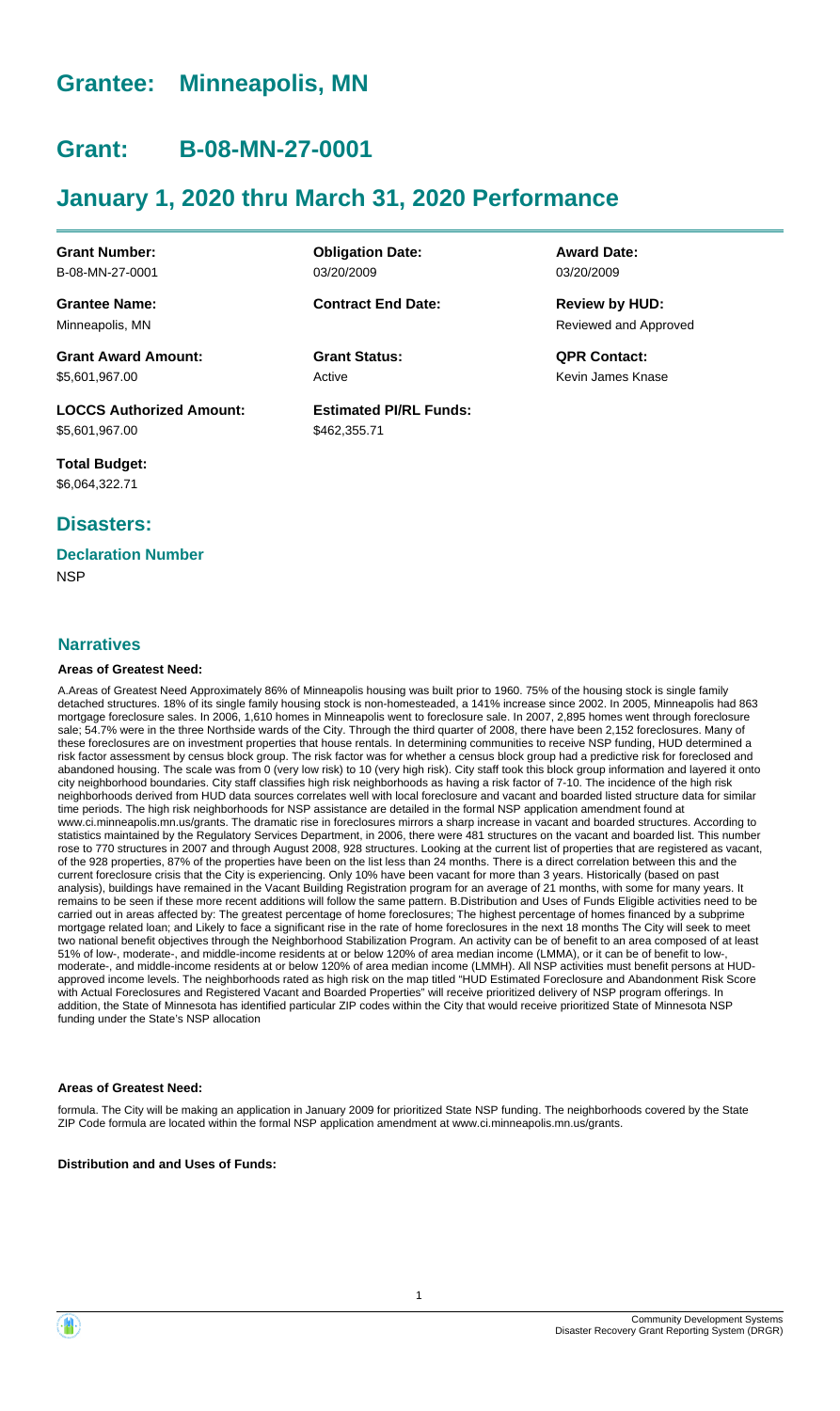#### **Definitions and Descriptions:**

C. Definitions and Descriptions a. Blighted Structure For purposes of NSP funding and in the context of local law, the City of Minneapolis will use its nuisance definition in Chapter 249, Minneapolis Code of Ordinances, as the standard for a blighted structure. Specifically, a structure is defined as a nuisance in 249.30: 249.30. "Nuisance condition" defined; waiver of waiting period. (a) A building within the city shall be deemed a nuisance condition if: (1) It is vacant and unoccupied for the purpose for which it was erected and for which purpose a certificate of occupancy may have been issued, and the building has remained substantially in such condition for a period of at least six (6) months; or (2) The building is unfit for occupancy as it fails to meet the minimum standards set out by city ordinances before a certificate of code compliance could be granted, or is unfit for human habitation because it fails to meet the minimum standards set out in the Minneapolis housing maintenance code, or the doors, windows and other openings into the building are boarded up or otherwise secured by a means other than the conventional methods used in the original construction and design of the building, and the building has remained substantially in such condition for a period of at least sixty (60) days; or (3) Evidence, including but not limited to neighborhood impact statements, clearly demonstrates that the values of neighborhood properties have diminished as a result of deterioration of the subject building; or (4) Evidence, including but not limited to rehab assessments completed by CPED, clearly demonstrates that the cost of rehabilitation is not justified when compared to the after rehabilitation resale value of the building. (b) When it is determined by the director of inspections or the city fire marshal that a building constitutes an immediate hazard to the public health and safety, and after approval by the city council, the sixty-day waiting period set out in this section may be waived and the other procedures, as set out in this chapter, may be implemented immediately. (c) Notwithstanding the foregoing provisions, accessory buildings such as garages, barns and other similar structures, not intended to be used for human habitation, shall be deemed to constitute a nuisance condition when such buildings are in violation of section 244.1560 of the housing maintenance code which regulates nondwelling structures or when such accessory buildings are structurally unsound in the opinion of the director of inspections. (76-Or-102, § 1, 7-9-76; 77-Or-226, § 2, 11-10-77; 78-Or-233, § 2, 11-9-78; 79-Or-016, § 1, 1-26-79; 80-Or-181, § 1, 8- 8-80; 84-Or-095, § 1, 6-15-84; 86-Or-236, § 1, 10-10-86; 91-Or-157, § 1, 8-9-91; 92-Or-110, § 2, 9-11-92; 93-Or-142, § 1, 10-1-93; 94-Or-123, § 2, 9-16-94; 2006-Or-059, § 1, 5-26-06 effective October 1, 2006). b. Affordable Rents For any NSP-funded rental activity, affordable rents are defined as described in 24 CFR §92.252(a), (c), (f). The maximum unit rent level must be the lesser of HUD Fair Market Rent or the amount affordable to a household at 65% of area median income. If the renter is to pay utilities and services than the most recent Minneapolis Public Housing Authority utility allowance schedule for will be used to determine the net rent. These HUD schedules are updated annually and NSP activities will conform to the most rece

#### **Definitions and Descriptions:**

nt scht commitment. c. Affordability For the purposes of NSP funding, the City is electing to use the continued affordability standards of the HOME program 24 CFR §92.252 (e) and §92.254 as outlined in the table below. These periods apply to rental and ownership activities. Table 7 NSP Affordability Periods Per unit amount of NSP funds for New Construction, Rehab or Acquisition of Existing Housing Minimum Period of Affordability Under \$15,000 5 Years \$15,000 - \$40,000 10 Years Over \$40,000

#### **Low Income Targeting:**

**Public Comment:**

| <b>Overall</b>                                 | <b>This Report Period</b> | <b>To Date</b> |
|------------------------------------------------|---------------------------|----------------|
| <b>Total Projected Budget from All Sources</b> | N/A                       | \$6,088,322.71 |
| <b>Total Budget</b>                            | \$0.00                    | \$6,064,322.71 |
| <b>Total Obligated</b>                         | \$0.00                    | \$6,064,322.71 |
| <b>Total Funds Drawdown</b>                    | \$0.00                    | \$6,064,322.71 |
| <b>Program Funds Drawdown</b>                  | \$0.00                    | \$5,601,967.00 |
| Program Income Drawdown                        | \$0.00                    | \$462,355.71   |
| <b>Program Income Received</b>                 | (\$5,000.00)              | \$490,159.89   |
| <b>Total Funds Expended</b>                    | (\$51,306.75)             | \$6,064,322.71 |
| <b>Most Impacted and Distressed Expended</b>   | \$0.00                    | \$0.00         |
| <b>Match Contributed</b>                       | \$0.00                    | \$0.00         |

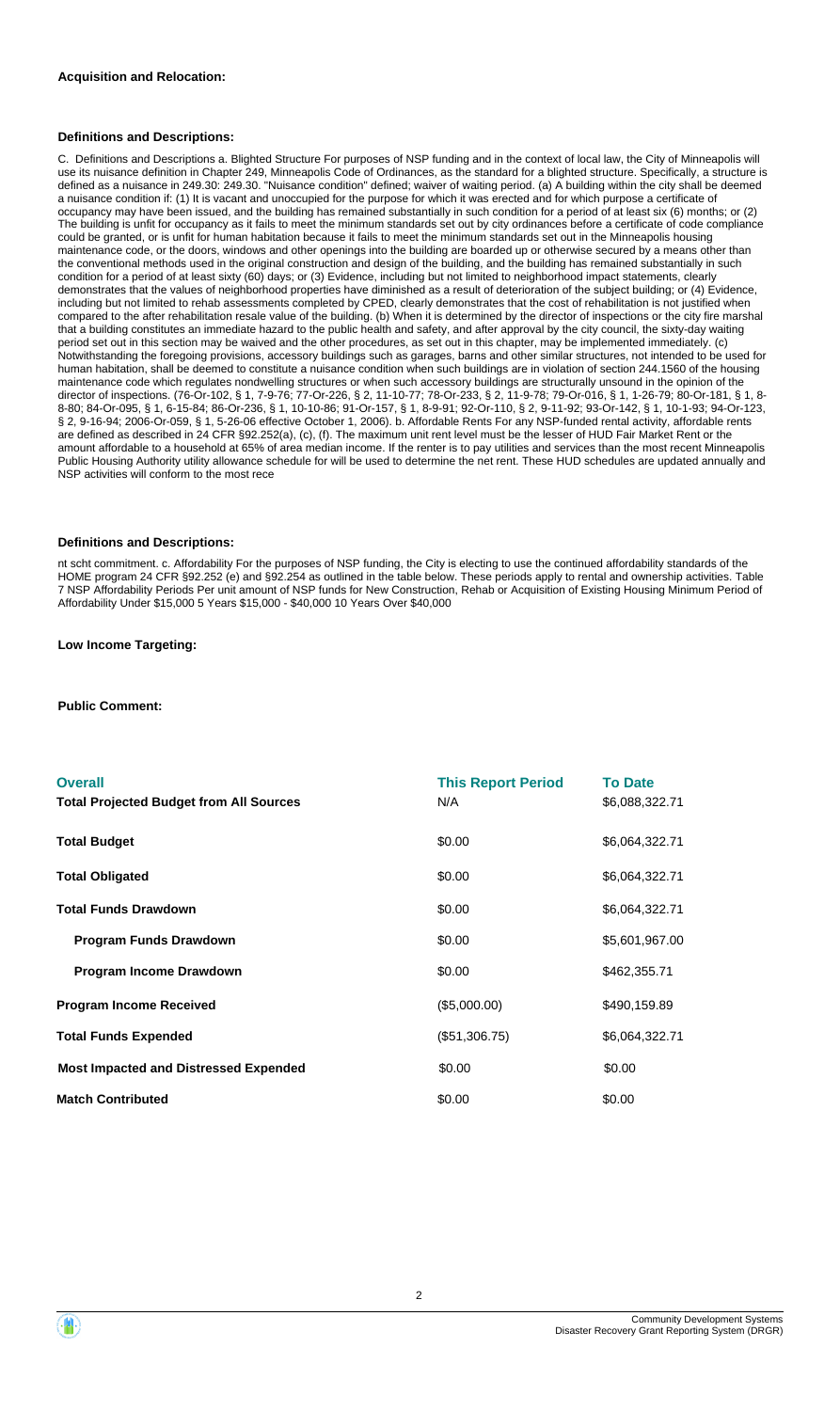### **Progress Toward Required Numeric Targets**

| <b>Requirement</b>                                 | <b>Target</b>  | <b>Actual</b>  |
|----------------------------------------------------|----------------|----------------|
| <b>Overall Benefit Percentage (Projected)</b>      |                | $0.00\%$       |
| <b>Overall Benefit Percentage (Actual)</b>         |                | $0.00\%$       |
| Minimum Non-Federal Match                          | \$0.00         | \$0.00         |
| <b>Limit on Public Services</b>                    | \$840,295.05   | \$0.00         |
| Limit on Admin/Planning                            | \$560,196.70   | \$494,362.76   |
| <b>Limit on Admin</b>                              | \$0.00         | \$494,362.76   |
| Most Impacted and Distressed Threshold (Projected) | \$0.00         | \$0.00         |
| <b>Progress towards LH25 Requirement</b>           | \$1,516,080,68 | \$1,826,699.81 |

### **Overall Progress Narrative:**

Updates to this QPR expenditures are to bring budget/draws and expenditures in line. We will update the Action Plan next quarter with a budget increase to reflect PI receipted that will bring our budget and expenditures in line and will update expenditures at that time. Closeout is anticipated this year.

### **Project Summary**

| <b>Project #, Project Title</b>                      | <b>This Report</b>                      | <b>To Date</b>                          |                                         |
|------------------------------------------------------|-----------------------------------------|-----------------------------------------|-----------------------------------------|
|                                                      | <b>Program Funds</b><br><b>Drawdown</b> | <b>Project Funds</b><br><b>Budgeted</b> | <b>Program Funds</b><br><b>Drawdown</b> |
| 08NSP Redevelopment, Redevelopment                   | \$0.00                                  | \$150,000.00                            | \$150,000.00                            |
| 08NSPAdmin, NSP Program Administration               | \$0.00                                  | \$494.362.76                            | \$468,679.30                            |
| 08NSPDemo, Demolition of Blighted Structures         | \$0.00                                  | \$2,206,680.87                          | \$2,093,070.77                          |
| 08NSPFinan, FinancingForeclosure Recovery Affordable | \$0.00                                  | \$110,000.00                            | \$110,000.00                            |
| 08NSPLandBank, Acquisition and Land Banking          | \$0.00                                  | \$1.354.079.27                          | \$1,081,416.93                          |
| 08NSPurchaseRehab, Purchase and Rehab                | \$0.00                                  | \$1.749.199.81                          | \$1,698,800.00                          |
| DELETED-ACTIVITIES, DELETED-ACTIVITIES (Temporary)   | \$0.00                                  | \$0.00                                  | \$0.00                                  |

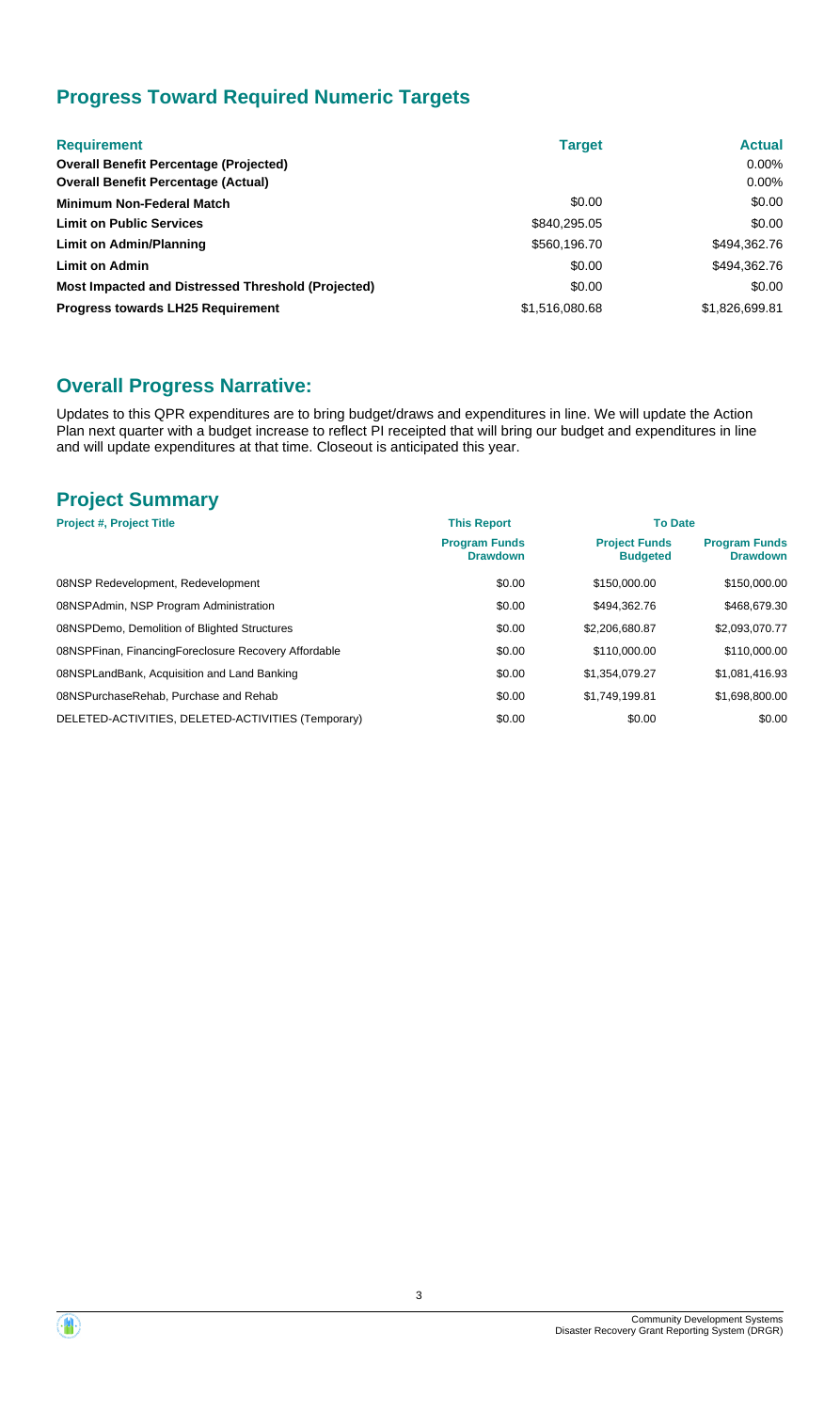## **Activities**

### **Project # / 08NSP Redevelopment / Redevelopment**

| <b>Grantee Activity Number:</b> | <b>G4890NSP REDAH</b>                        |
|---------------------------------|----------------------------------------------|
| <b>Activity Title:</b>          | <b>Redevelopment Alliance Housing &lt;50</b> |

| <b>Activitiy Category:</b>                              | <b>Activity Status:</b>                    |
|---------------------------------------------------------|--------------------------------------------|
| Rehabilitation/reconstruction of residential structures | Completed                                  |
| <b>Project Number:</b>                                  | <b>Project Title:</b>                      |
| 08NSP Redevelopment                                     | Redevelopment                              |
| <b>Projected Start Date:</b>                            | <b>Projected End Date:</b>                 |
| 01/30/2009                                              | 12/31/2019                                 |
| <b>Benefit Type:</b><br>Direct (HouseHold)              | <b>Completed Activity Actual End Date:</b> |
| <b>National Objective:</b>                              | <b>Responsible Organization:</b>           |
| NSP Only - LH - 25% Set-Aside                           | Alliance Housing                           |

| <b>Overall</b>                                 | <b>Jan 1 thru Mar 31, 2020</b> | <b>To Date</b> |
|------------------------------------------------|--------------------------------|----------------|
| <b>Total Projected Budget from All Sources</b> | N/A                            | \$150,000.00   |
| <b>Total Budget</b>                            | \$0.00                         | \$150,000.00   |
| <b>Total Obligated</b>                         | \$0.00                         | \$150,000.00   |
| <b>Total Funds Drawdown</b>                    | \$0.00                         | \$150,000.00   |
| <b>Program Funds Drawdown</b>                  | \$0.00                         | \$150,000.00   |
| <b>Program Income Drawdown</b>                 | \$0.00                         | \$0.00         |
| <b>Program Income Received</b>                 | \$0.00                         | \$0.00         |
| <b>Total Funds Expended</b>                    | \$0.00                         | \$150,000.00   |
| Alliance Housing                               | \$0.00                         | \$150,000.00   |
| <b>Most Impacted and Distressed Expended</b>   | \$0.00                         | \$0.00         |
| <b>Match Contributed</b>                       | \$0.00                         | \$0.00         |

### **Activity Description:**

The purpose of this activity will allow for the redevelopment of properties that may have been previously assisted with NSP funds under NSP eligible activities #3 and #5. When the market improves, the City will seek development of single family, owner-occupied housing. However, where density is encouraged, the City will support development of multi-unit housing, in which case rental may be preferred. Development of properties assisted through this activity description will be targeted for helping the City meet the requirement that at least 25% of NSP expenditures house those at or below 50% AMI. It is anticipated that CPED will work with non-profit developers to accomplish this work.

### **Location Description:**

North Minneapolis NSP target area.

**Activity Progress Narrative:**

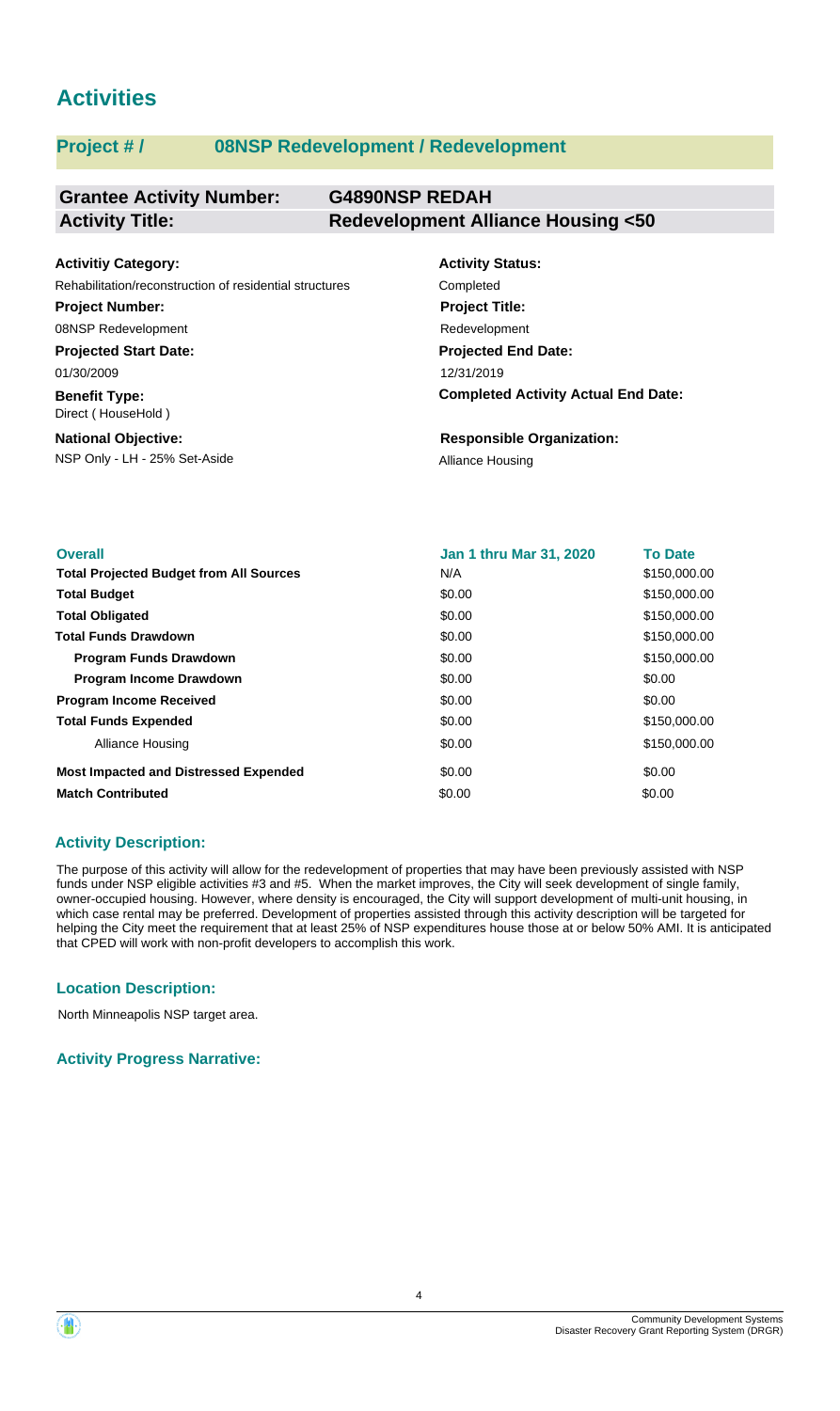### **Accomplishments Performance Measures**

|                              | <b>This Report Period</b> | <b>Cumulative Actual Total / Expected</b> |
|------------------------------|---------------------------|-------------------------------------------|
|                              | Total                     | Total                                     |
| # of Properties              | 0                         | 2/2                                       |
| # ELI Households (0-30% AMI) | 0                         | 5/0                                       |

|                         | <b>This Report Period</b> | <b>Cumulative Actual Total / Expected</b> |
|-------------------------|---------------------------|-------------------------------------------|
|                         | <b>Total</b>              | Total                                     |
| # of Housing Units      | 0                         | 6/6                                       |
| # of Singlefamily Units | 0                         | 6/6                                       |

### **Beneficiaries Performance Measures**

|                     |     | <b>This Report Period</b> |       |     | <b>Cumulative Actual Total / Expected</b> |       |                |  |
|---------------------|-----|---------------------------|-------|-----|-------------------------------------------|-------|----------------|--|
|                     | Low | <b>Mod</b>                | Total | Low | <b>Mod</b>                                | Total | <b>Low/Mod</b> |  |
| # of Households     |     |                           |       | 6/6 | 0/0                                       | 6/6   | 100.00         |  |
| # Renter Households |     |                           |       | 6/6 | 0/0                                       | 6/6   | 100.00         |  |

### **Activity Locations**

**No Activity Locations found.**

### **Other Funding Sources Budgeted - Detail**

### **No Other Match Funding Sources Found**

No Other Funding Sources Found **Other Funding Sources Amount Amount Amount Amount Amount Amount Amount** Total Other Funding Sources

### **Project # / 08NSPAdmin / NSP Program Administration**

| <b>Grantee Activity Number:</b> | <b>G4890NSP ADM</b>                        |  |
|---------------------------------|--------------------------------------------|--|
| <b>Activity Title:</b>          | <b>Program Admin CPED</b>                  |  |
|                                 |                                            |  |
| <b>Activitiy Category:</b>      | <b>Activity Status:</b>                    |  |
| Administration                  | Completed                                  |  |
| <b>Project Number:</b>          | <b>Project Title:</b>                      |  |
| 08NSPAdmin                      | NSP Program Administration                 |  |
| <b>Projected Start Date:</b>    | <b>Projected End Date:</b>                 |  |
| 09/29/2008                      | 12/31/2019                                 |  |
| <b>Benefit Type:</b>            | <b>Completed Activity Actual End Date:</b> |  |
| (                               |                                            |  |
| <b>National Objective:</b>      | <b>Responsible Organization:</b>           |  |
| N/A                             | City of Minneapolis Community Planning and |  |
|                                 |                                            |  |

#### **Overall**

| <b>Overall</b>                                 | <b>Jan 1 thru Mar 31, 2020</b> | <b>To Date</b> |
|------------------------------------------------|--------------------------------|----------------|
| <b>Total Projected Budget from All Sources</b> | N/A                            | \$420,362.76   |
| <b>Total Budget</b>                            | \$0.00                         | \$420,362.76   |

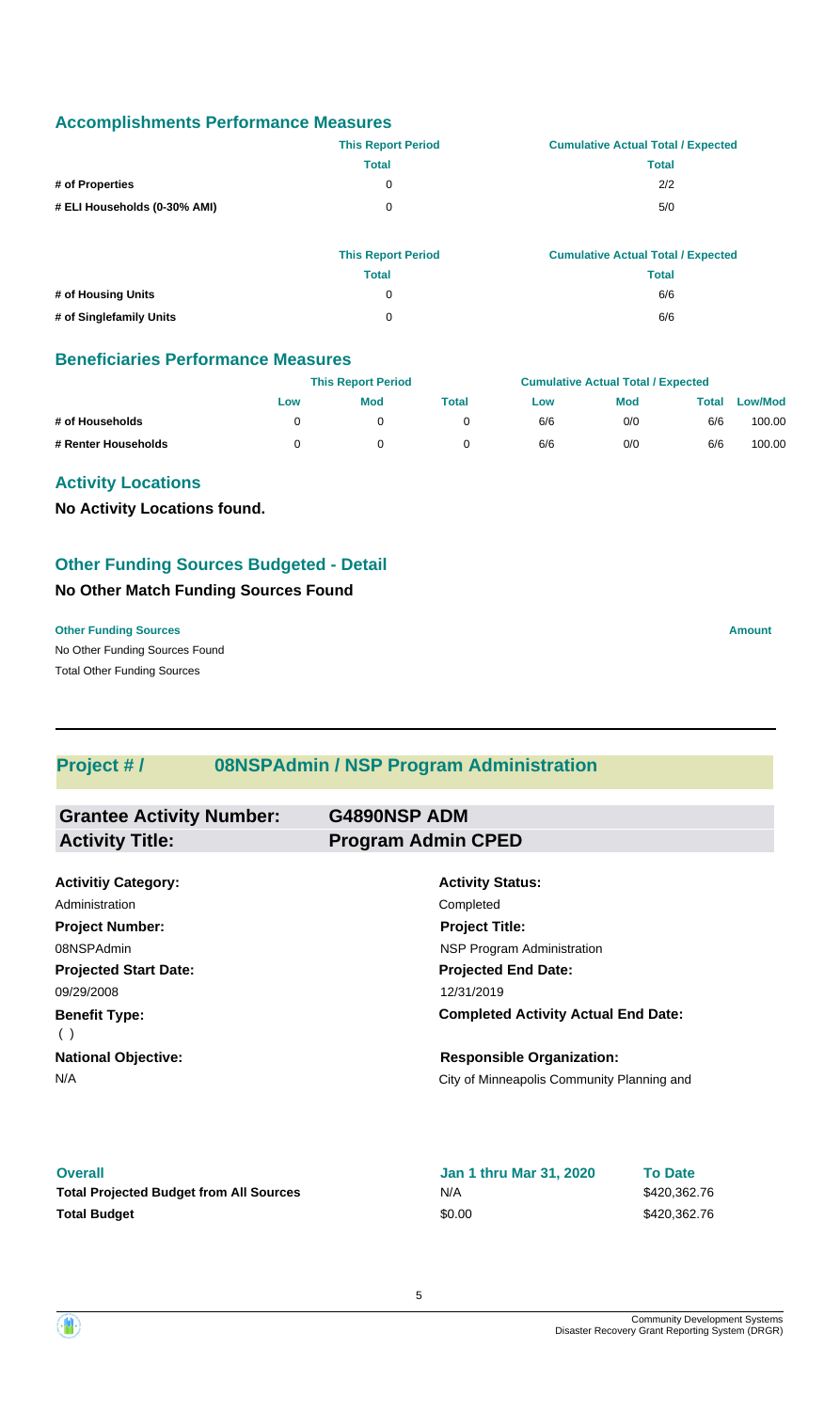| <b>Total Obligated</b>                       | \$0.00       | \$420,362.76 |
|----------------------------------------------|--------------|--------------|
| <b>Total Funds Drawdown</b>                  | \$0.00       | \$420,362.76 |
| <b>Program Funds Drawdown</b>                | \$0.00       | \$394,679.30 |
| <b>Program Income Drawdown</b>               | \$0.00       | \$25,683.46  |
| <b>Program Income Received</b>               | \$0.00       | \$0.00       |
| <b>Total Funds Expended</b>                  | (\$3,982.75) | \$420,362.76 |
| City of Minneapolis Community Planning and   | (\$3,982.75) | \$420,362.76 |
| <b>Most Impacted and Distressed Expended</b> | \$0.00       | \$0.00       |
| <b>Match Contributed</b>                     | \$0.00       | \$0.00       |

Administration and monitoring of NSP activities.

#### **Location Description:**

Administration.

#### **Activity Progress Narrative:**

Updates to this activity expenditures are to bring budget/draws and expenditures in line. We will update the Action Plan next quarter with a budget increase to reflect PI receipted that will bring our budget and expenditures in line and will update expenditures at that time.

### **Accomplishments Performance Measures**

#### **No Accomplishments Performance Measures**

#### **Beneficiaries Performance Measures**

**No Beneficiaries Performance Measures found.**

### **Activity Locations**

**No Activity Locations found.**

### **Other Funding Sources Budgeted - Detail**

### **No Other Match Funding Sources Found**

No Other Funding Sources Found **Other Funding Sources Amount Amount Amount Amount Amount Amount Amount** Total Other Funding Sources

### **Project # / 08NSPDemo / Demolition of Blighted Structures**

| <b>Grantee Activity Number:</b><br><b>Activity Title:</b> | <b>G4835NSP DEMSF</b><br><b>Demolition of Blighted Structures</b> |  |  |
|-----------------------------------------------------------|-------------------------------------------------------------------|--|--|
| <b>Activitiy Category:</b>                                | <b>Activity Status:</b>                                           |  |  |
| Clearance and Demolition                                  | Completed                                                         |  |  |
| <b>Project Number:</b>                                    | <b>Project Title:</b>                                             |  |  |
| 08NSPDemo                                                 | Demolition of Blighted Structures                                 |  |  |
| <b>Projected Start Date:</b>                              | <b>Projected End Date:</b>                                        |  |  |
| 01/30/2009                                                | 12/31/2019                                                        |  |  |
| <b>Benefit Type:</b>                                      | <b>Completed Activity Actual End Date:</b>                        |  |  |

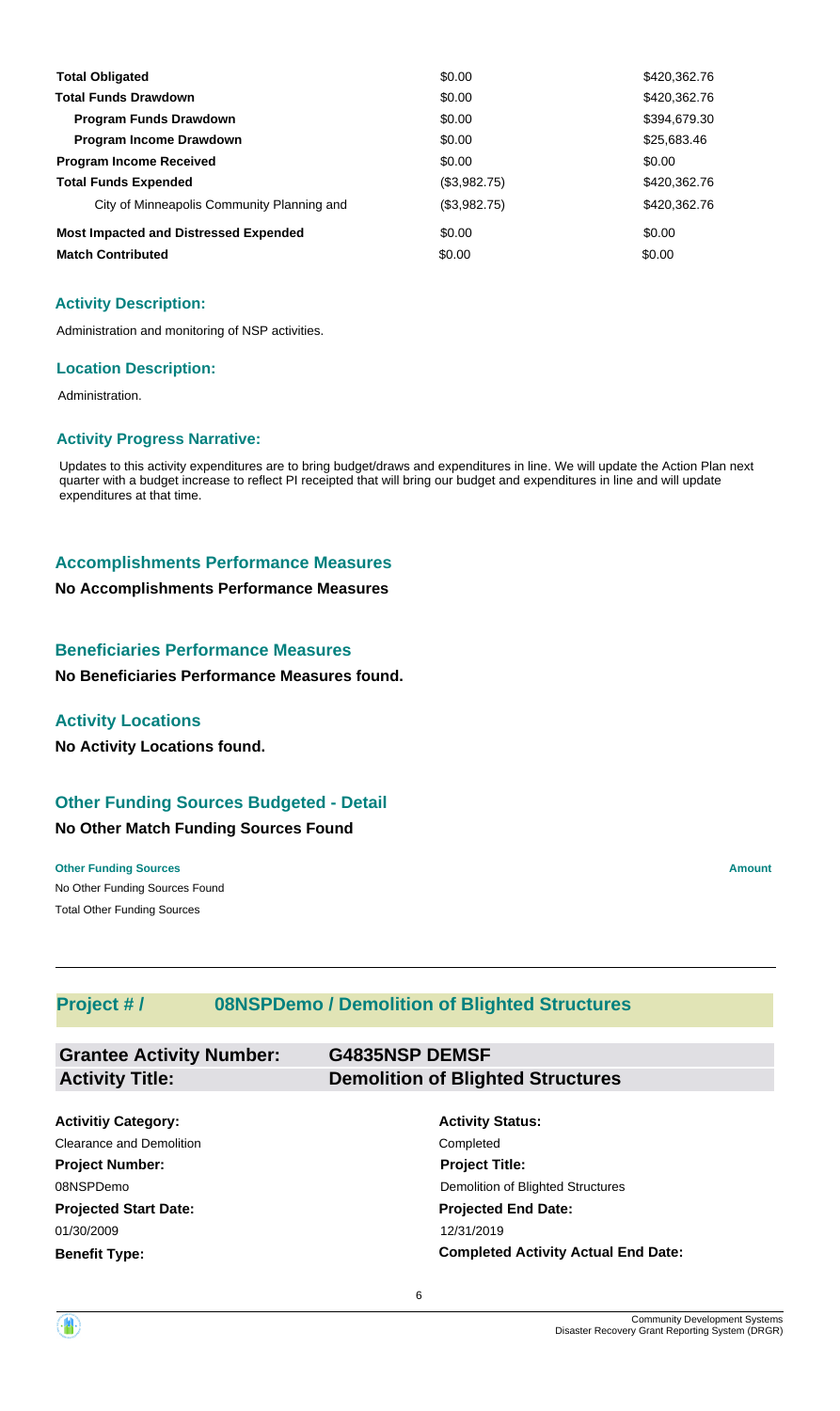#### Area ( )

### **National Objective:**

### **Responsible Organization:**

NSP Only - LMMI City of Minneapolis Department of Regulatory

| <b>Overall</b>                                 | Jan 1 thru Mar 31, 2020 | <b>To Date</b> |
|------------------------------------------------|-------------------------|----------------|
| <b>Total Projected Budget from All Sources</b> | N/A                     | \$1,806,733.99 |
| <b>Total Budget</b>                            | \$0.00                  | \$1,806,733.99 |
| <b>Total Obligated</b>                         | \$0.00                  | \$1,806,733.99 |
| <b>Total Funds Drawdown</b>                    | \$0.00                  | \$1,806,733.99 |
| <b>Program Funds Drawdown</b>                  | \$0.00                  | \$1,700,000.00 |
| <b>Program Income Drawdown</b>                 | \$0.00                  | \$106,733.99   |
| <b>Program Income Received</b>                 | \$0.00                  | \$230,936.65   |
| <b>Total Funds Expended</b>                    | \$0.00                  | \$1,806,733.99 |
| City of Minneapolis Department of Regulatory   | \$0.00                  | \$1,806,733.99 |
| <b>Most Impacted and Distressed Expended</b>   | \$0.00                  | \$0.00         |
| <b>Match Contributed</b>                       | \$0.00                  | \$0.00         |

### **Activity Description:**

Due to the high foreclosure rates in the priority areas of the city an unusually large number of properties have been abandoned and left to deteriorate and become a problem due to lack of care and maintenance. This activity was hoping to clear the blight from around 250 properties, but this activity was reduced in scope to planning for 100 properties, and did actually clear 119.

Demolition of Chapter 249 Vacant Boarded Registration (VBR) properties to support reduction of blighting influences in NSPassisted neighborhoods. NSP funds will assist in demo of properties that do not meet a viable rehabilitation test.

### **Location Description:**

Chapter 249 properties located in NSP target neighborhoods of North Minneapolis, Northeast Minneapolis, and South Minneapolis.

### **Activity Progress Narrative:**

### **Accomplishments Performance Measures**

|                 | <b>This Report Period</b> | <b>Cumulative Actual Total / Expected</b> |
|-----------------|---------------------------|-------------------------------------------|
|                 | <b>Total</b>              | <b>Total</b>                              |
| # of Properties | $\Omega$                  | 119/100                                   |
|                 |                           |                                           |

### **Beneficiaries Performance Measures**

**No Beneficiaries Performance Measures found.**

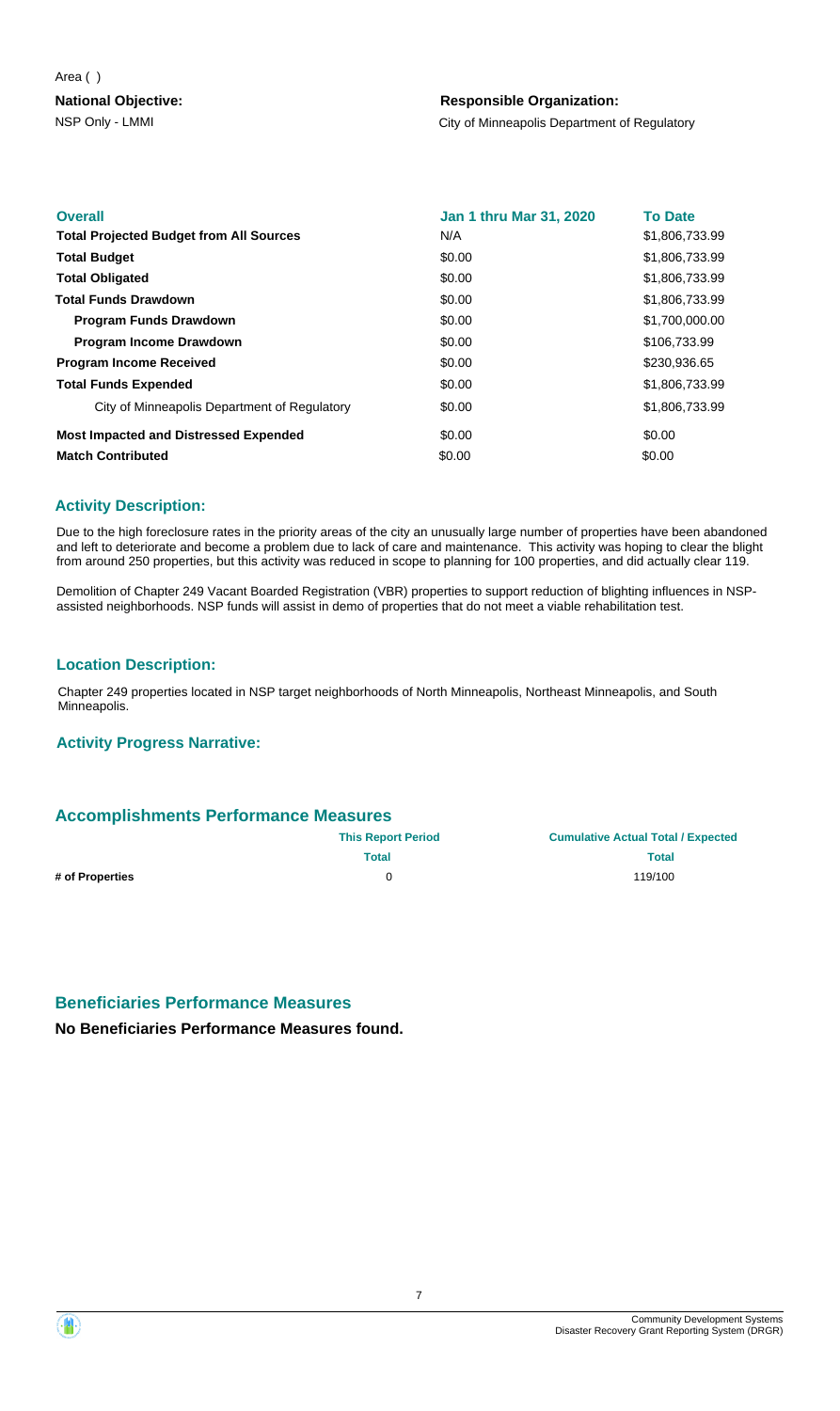### **Other Funding Sources Budgeted - Detail**

### **No Other Match Funding Sources Found**

No Other Funding Sources Found **Other Funding Sources Amount Amount Amount Amount Amount Amount Amount** Total Other Funding Sources

### **Project # / 08NSPFinan / FinancingForeclosure Recovery Affordable**

| <b>Grantee Activity Number:</b>                      | <b>G4890NSP FIN</b> |                                            |
|------------------------------------------------------|---------------------|--------------------------------------------|
| <b>Activity Title:</b>                               | Financing <120      |                                            |
|                                                      |                     |                                            |
| <b>Activitiy Category:</b>                           |                     | <b>Activity Status:</b>                    |
| Homeownership Assistance to low- and moderate-income |                     | Completed                                  |
| <b>Project Number:</b>                               |                     | <b>Project Title:</b>                      |
| 08NSPFinan                                           |                     | Financing Foreclosure Recovery Affordable  |
| <b>Projected Start Date:</b>                         |                     | <b>Projected End Date:</b>                 |
| 01/30/2009                                           |                     | 12/31/2019                                 |
| <b>Benefit Type:</b><br>Direct (HouseHold)           |                     | <b>Completed Activity Actual End Date:</b> |
| <b>National Objective:</b>                           |                     | <b>Responsible Organization:</b>           |
| NSP Only - LMMI                                      |                     | City of Minneapolis Community Planning and |
|                                                      |                     |                                            |

| <b>Overall</b>                                 | <b>Jan 1 thru Mar 31, 2020</b> | <b>To Date</b> |
|------------------------------------------------|--------------------------------|----------------|
| <b>Total Projected Budget from All Sources</b> | N/A                            | \$110,000.00   |
| <b>Total Budget</b>                            | \$0.00                         | \$110,000.00   |
| <b>Total Obligated</b>                         | \$0.00                         | \$110,000.00   |
| <b>Total Funds Drawdown</b>                    | \$0.00                         | \$110,000.00   |
| <b>Program Funds Drawdown</b>                  | \$0.00                         | \$110,000.00   |
| Program Income Drawdown                        | \$0.00                         | \$0.00         |
| <b>Program Income Received</b>                 | (\$5,000.00)                   | \$41,817.01    |
| <b>Total Funds Expended</b>                    | \$0.00                         | \$110,000.00   |
| City of Minneapolis Community Planning and     | \$0.00                         | \$110,000.00   |
| <b>Most Impacted and Distressed Expended</b>   | \$0.00                         | \$0.00         |
| <b>Match Contributed</b>                       | \$0.00                         | \$0.00         |

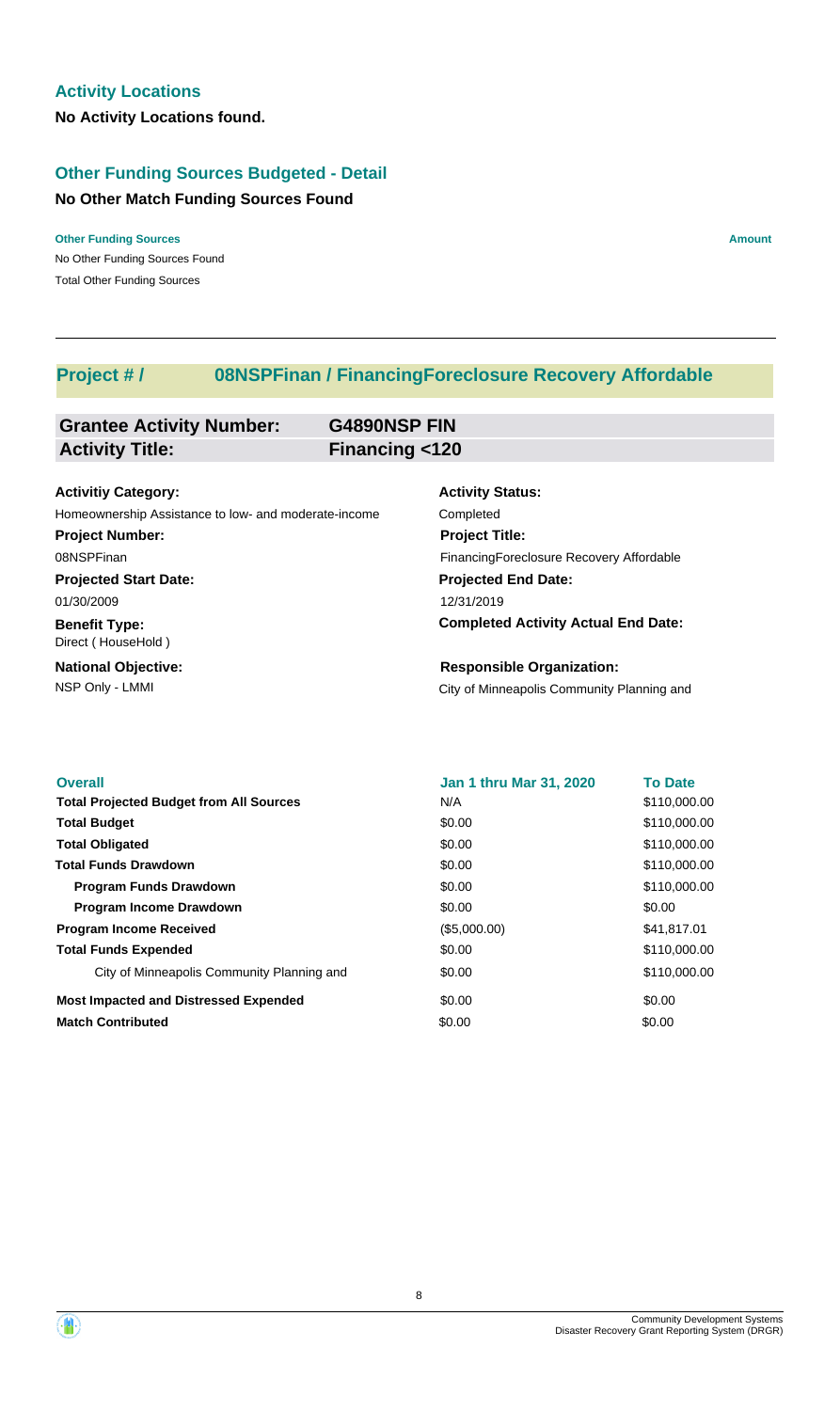CPED will make down payment and closing cost assistance available to meet the affordability gap in homeownership opportunities for homebuyers, which may include buyers at the HUD required 50% of area median income.

### **Location Description:**

NSP target neighborhoods as described in http://www.ci.minneapolis.mn.us/cped/docs/NSP\_Purchase\_Rehab\_Activity\_Funding\_Recommendation\_Summary.pdf

#### **Activity Progress Narrative:**

### **Accomplishments Performance Measures**

|                         | <b>This Report Period</b> | <b>Cumulative Actual Total / Expected</b> |
|-------------------------|---------------------------|-------------------------------------------|
|                         | Total                     | Total                                     |
| # of Housing Units      | 0                         | 6/5                                       |
| # of Singlefamily Units | 0                         | 6/5                                       |

### **Beneficiaries Performance Measures**

|                    |     | <b>This Report Period</b> |       |     | <b>Cumulative Actual Total / Expected</b> |       |                |
|--------------------|-----|---------------------------|-------|-----|-------------------------------------------|-------|----------------|
|                    | Low | <b>Mod</b>                | Total | Low | <b>Mod</b>                                | Total | <b>Low/Mod</b> |
| # of Households    |     |                           |       | 3/2 | 3/3                                       | 6/5   | 100.00         |
| # Owner Households |     |                           |       | 3/2 | 3/3                                       | 6/5   | 100.00         |

### **Activity Locations**

**No Activity Locations found.**

### **No Other Match Funding Sources Found Other Funding Sources Budgeted - Detail**

No Other Funding Sources Found **Other Funding Sources Amount** 

Total Other Funding Sources

### **Project # / 08NSPLandBank / Acquisition and Land Banking**

| <b>Grantee Activity Number:</b> | <b>G4890NSP LBNK ACQ</b>   |
|---------------------------------|----------------------------|
| <b>Activity Title:</b>          | <b>Landbank Acquistion</b> |
|                                 |                            |

| <b>Activitiy Category:</b>            | <b>Activity Status:</b>                    |
|---------------------------------------|--------------------------------------------|
| Land Banking - Acquisition (NSP Only) | Completed                                  |
| <b>Project Number:</b>                | <b>Project Title:</b>                      |
| 08NSPLandBank                         | Acquisition and Land Banking               |
| <b>Projected Start Date:</b>          | <b>Projected End Date:</b>                 |
| 03/01/2009                            | 12/31/2019                                 |
| <b>Benefit Type:</b><br>Area ()       | <b>Completed Activity Actual End Date:</b> |
| <b>National Objective:</b>            | <b>Responsible Organization:</b>           |
| NSP Only - LMMI                       | City of Minneapolis Community Planning and |

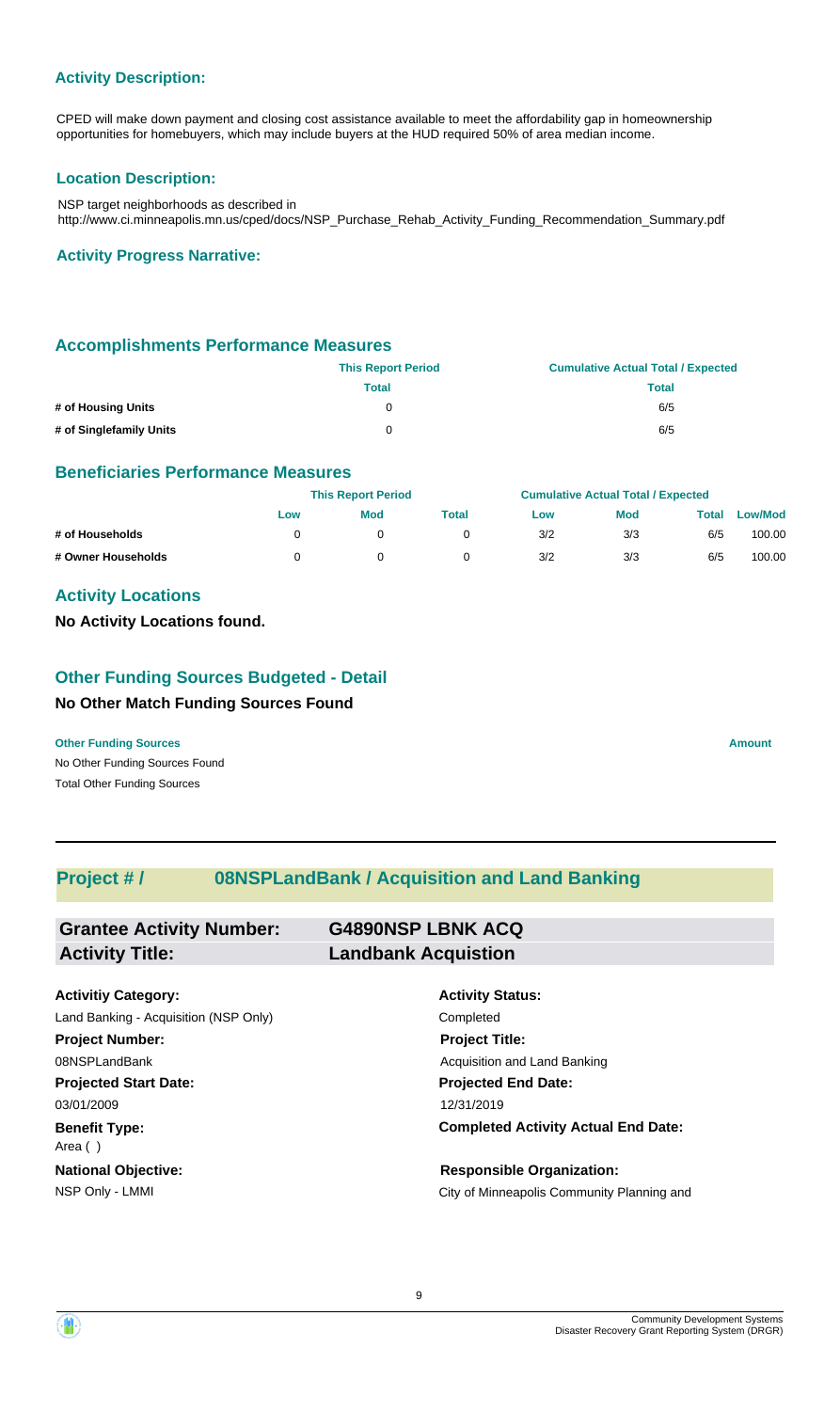| <b>Overall</b>                                 | Jan 1 thru Mar 31, 2020 | <b>To Date</b> |
|------------------------------------------------|-------------------------|----------------|
| <b>Total Projected Budget from All Sources</b> | N/A                     | \$1,354,079.27 |
| <b>Total Budget</b>                            | \$0.00                  | \$1,354,079.27 |
| <b>Total Obligated</b>                         | \$0.00                  | \$1,354,079.27 |
| <b>Total Funds Drawdown</b>                    | \$0.00                  | \$1,354,079.27 |
| <b>Program Funds Drawdown</b>                  | \$0.00                  | \$1,081,416.93 |
| <b>Program Income Drawdown</b>                 | \$0.00                  | \$272,662.34   |
| <b>Program Income Received</b>                 | \$0.00                  | \$217,406.23   |
| <b>Total Funds Expended</b>                    | (\$47,324.00)           | \$1,354,079.27 |
| City of Minneapolis Community Planning and     | (\$47,324.00)           | \$1,354,079.27 |
| <b>Most Impacted and Distressed Expended</b>   | \$0.00                  | \$0.00         |
| <b>Match Contributed</b>                       | \$0.00                  | \$0.00         |

City of Minneapolis, acting through its department of Community Planning and Economic Development, will strategically acquire homes that have been foreclosed upon and demolish blighted structures with NSP funds. The City will purchase only foreclosed properties that are vacant and exhibit blight. It is the City's expectation to hold these vacant parcels (land bank) for an unspecified time period, not to exceed 10 years, until the market is ready to absorb new development of owner-occupied housing units. As required, the City will adhere to all acquisition, holding and disposition stipulations specified in the NSP notice.

Specifically the City's Land Bank Program will purchase and demolish those properties that:

- are vacant and blighted to a degree justifying demolition;
- are located in the City-defined NSP high risk service area; and
- are available for purchase at least 5% and on average 15% below the current market appraised value.

### **Location Description:**

NSP target areas as described in http://www.ci.minneapolis.mn.us/cped/docs/NSP\_Purchase\_Rehab\_Activity\_Funding\_Recommendation\_Summary.pdf

### **Activity Progress Narrative:**

Updates to this QPR expenditures are to bring budget/draws and expenditures in line. We will update the Action Plan next quarter with a budget increase to reflect PI receipted that will bring our budget and expenditures in line and will update expenditures at that time.

### **Accomplishments Performance Measures**

|                         | <b>This Report Period</b> | <b>Cumulative Actual Total / Expected</b> |
|-------------------------|---------------------------|-------------------------------------------|
|                         | <b>Total</b>              | <b>Total</b>                              |
| # of Properties         | 0                         | 51/75                                     |
|                         |                           |                                           |
|                         | <b>This Report Period</b> | <b>Cumulative Actual Total / Expected</b> |
|                         | <b>Total</b>              | <b>Total</b>                              |
| # of Housing Units      | 0                         | 0/0                                       |
| # of Multifamily Units  | 0                         | 0/0                                       |
| # of Singlefamily Units | 0                         | 0/0                                       |

### **Beneficiaries Performance Measures**

**No Beneficiaries Performance Measures found.**

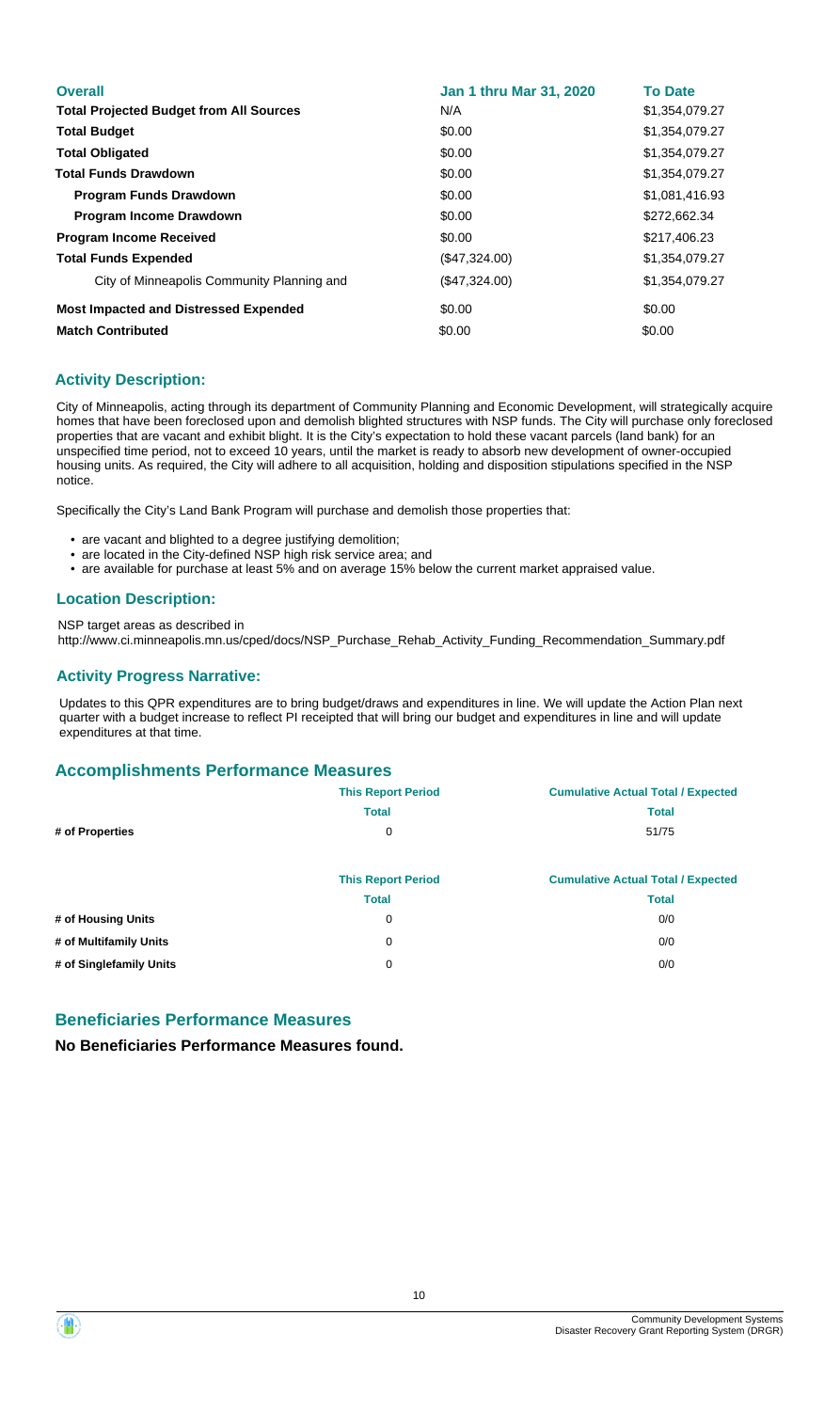### **Other Funding Sources Budgeted - Detail**

### **No Other Match Funding Sources Found**

No Other Funding Sources Found **Other Funding Sources Amount Amount Amount Amount Amount Amount Amount** Total Other Funding Sources

### **Project # / 08NSPurchaseRehab / Purchase and Rehab**

#### **Grantee Activity Number: G4890NSP 25PRAH Activity Title: Purchase & Rehab Alliance Housing <50**

#### **Projected Start Date: Benefit Type:** NSP Only - LH - 25% Set-Aside Alliance Housing **National Objective: Activity Status: Projected End Date: Completed Activity Actual End Date: Activitiy Category:** 12/31/2019 01/30/2009 Direct ( HouseHold ) **Responsible Organization:** Rehabilitation/reconstruction of residential structures Completed **Project Number:** 08NSPurchaseRehab **Project Title:** Purchase and Rehab

| <b>Overall</b>                                 | <b>Jan 1 thru Mar 31, 2020</b> | <b>To Date</b> |
|------------------------------------------------|--------------------------------|----------------|
| <b>Total Projected Budget from All Sources</b> | N/A                            | \$176,299.81   |
| <b>Total Budget</b>                            | \$0.00                         | \$176,299.81   |
| <b>Total Obligated</b>                         | \$0.00                         | \$176,299.81   |
| <b>Total Funds Drawdown</b>                    | \$0.00                         | \$176,299.81   |
| <b>Program Funds Drawdown</b>                  | \$0.00                         | \$175,000.00   |
| <b>Program Income Drawdown</b>                 | \$0.00                         | \$1,299.81     |
| <b>Program Income Received</b>                 | \$0.00                         | \$0.00         |
| <b>Total Funds Expended</b>                    | \$0.00                         | \$176,299.81   |
| Alliance Housing                               | \$0.00                         | \$176,299.81   |
| <b>Most Impacted and Distressed Expended</b>   | \$0.00                         | \$0.00         |
| <b>Match Contributed</b>                       | \$0.00                         | \$0.00         |

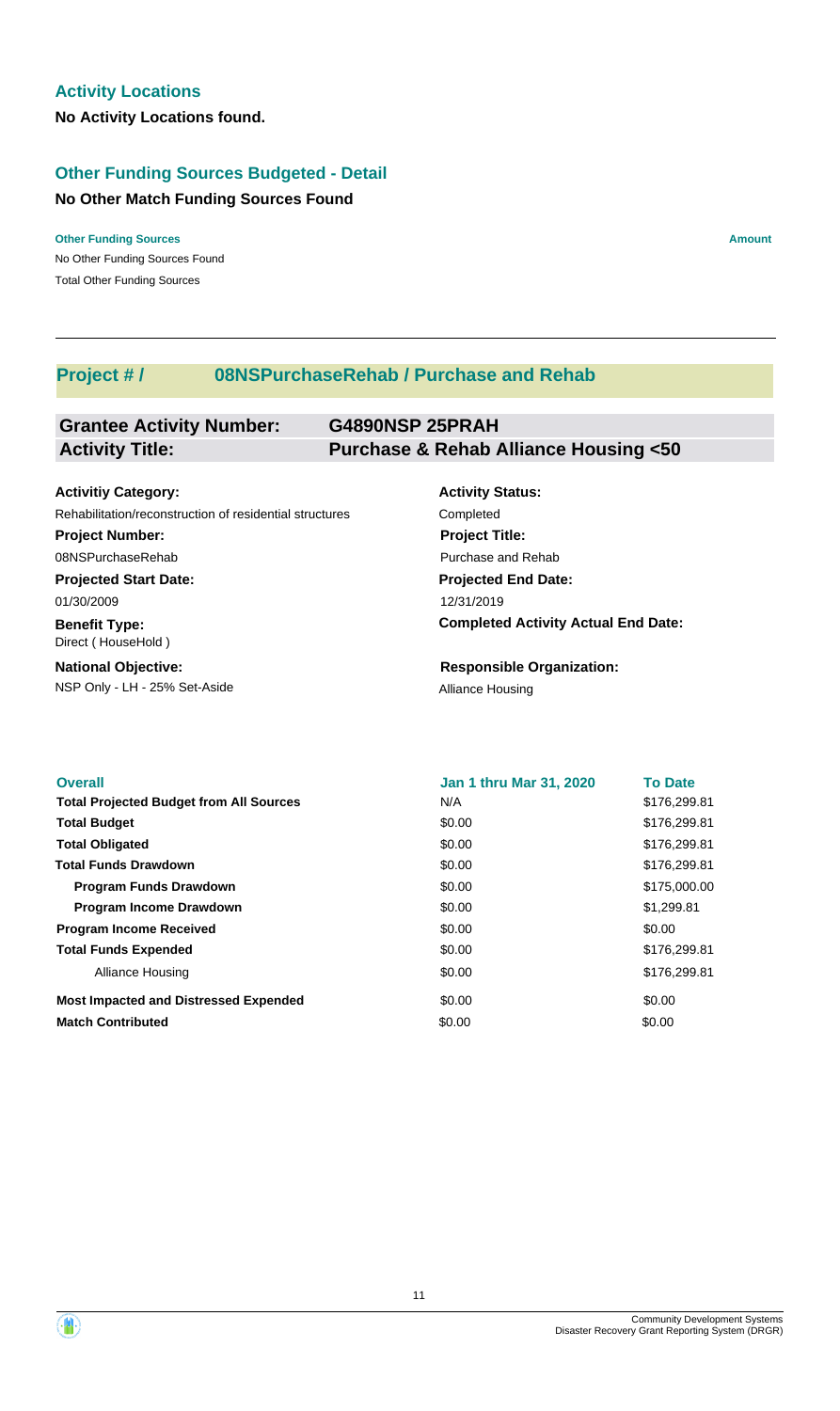Development value gap financing to non-profit developers to cover the difference between the cost of purchase and rehab of a foreclosed and/or abandoned property and the sale price. The property will be sold to an income-qualified owner-occupant or rented to an income-qualified tenant.

Purchase and rehab foreclosed and abandoned multi-unit structures (no more than an 8-plex) and rent them to households with income at or below 50% AMI.

#### **Location Description:**

Developer has identified three eligible projects in North Minneapolis located in NSP target area as described in http://www.ci.minneapolis.mn.us/cped/docs/NSP\_Purchase\_Rehab\_Activity\_Funding\_Recommendation\_Summary.pdf

### **Activity Progress Narrative:**

### **Accomplishments Performance Measures**

|                              | <b>This Report Period</b> | <b>Cumulative Actual Total / Expected</b> |
|------------------------------|---------------------------|-------------------------------------------|
|                              | <b>Total</b>              | <b>Total</b>                              |
| # of Properties              | 0                         | 1/1                                       |
| # ELI Households (0-30% AMI) | 0                         | 3/0                                       |
|                              |                           |                                           |

|                        | <b>This Report Period</b> | <b>Cumulative Actual Total / Expected</b> |
|------------------------|---------------------------|-------------------------------------------|
|                        | Total                     | Total                                     |
| # of Housing Units     |                           | 7/7                                       |
| # of Multifamily Units | $^{\circ}$                | 7/7                                       |

### **Beneficiaries Performance Measures**

|                     | <b>This Report Period</b> |            |       | <b>Cumulative Actual Total / Expected</b> |            |       |                |
|---------------------|---------------------------|------------|-------|-------------------------------------------|------------|-------|----------------|
|                     | Low                       | <b>Mod</b> | Total | Low                                       | <b>Mod</b> | Total | <b>Low/Mod</b> |
| # of Households     |                           |            |       | 7/7                                       | 0/0        | 7/7   | 100.00         |
| # Renter Households |                           |            |       | 7/7                                       | 0/0        | 7/7   | 100.00         |

### **Activity Locations**

**No Activity Locations found.**

### **Other Funding Sources Budgeted - Detail**

### **No Other Match Funding Sources Found**

No Other Funding Sources Found **Other Funding Sources Amount** Total Other Funding Sources

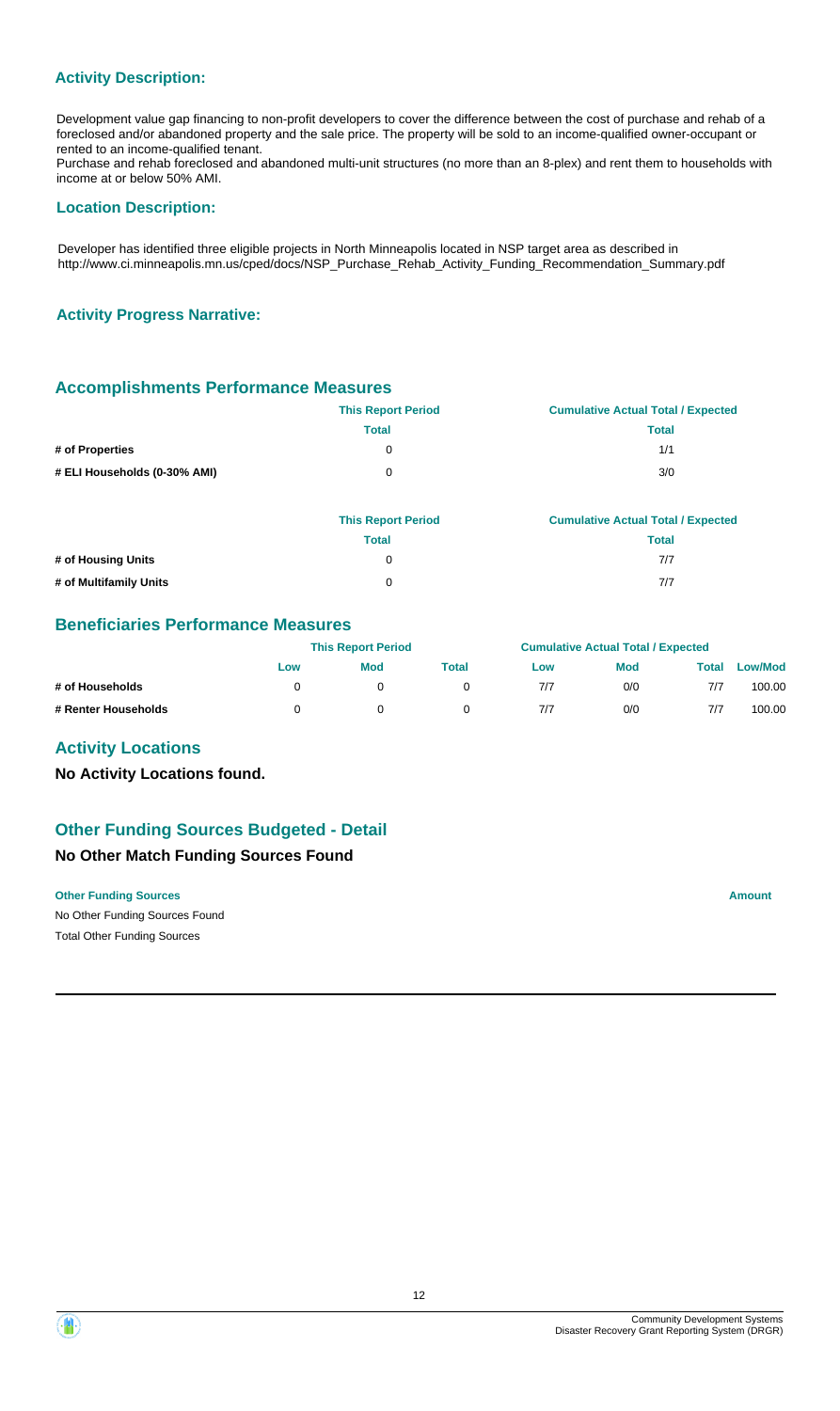**G4890NSP 25PRPPL**

### **Activitiy Category:**

Rehabilitation/reconstruction of residential structures Completed

### **Project Number:**

08NSPurchaseRehab

**Projected Start Date:**

01/30/2009

**Benefit Type:** Direct ( HouseHold )

### **National Objective:**

NSP Only - LH - 25% Set-Aside Project for Pride in Living

# **Activity Status: Project Title:**

**Projected End Date:** 12/31/2019 Purchase and Rehab

### **Completed Activity Actual End Date:**

#### **Responsible Organization:**

| <b>Overall</b>                                 | <b>Jan 1 thru Mar 31, 2020</b> | <b>To Date</b> |
|------------------------------------------------|--------------------------------|----------------|
| <b>Total Projected Budget from All Sources</b> | N/A                            | \$1,476,400.00 |
| <b>Total Budget</b>                            | \$0.00                         | \$1,476,400.00 |
| <b>Total Obligated</b>                         | \$0.00                         | \$1,476,400.00 |
| <b>Total Funds Drawdown</b>                    | \$0.00                         | \$1,476,400.00 |
| <b>Program Funds Drawdown</b>                  | \$0.00                         | \$1,464,800.00 |
| <b>Program Income Drawdown</b>                 | \$0.00                         | \$11,600.00    |
| <b>Program Income Received</b>                 | \$0.00                         | \$0.00         |
| <b>Total Funds Expended</b>                    | \$0.00                         | \$1,476,400.00 |
| Project for Pride in Living                    | \$0.00                         | \$1,476,400,00 |
| <b>Most Impacted and Distressed Expended</b>   | \$0.00                         | \$0.00         |
| <b>Match Contributed</b>                       | \$0.00                         | \$0.00         |

### **Activity Description:**

NSP funds to provide development value gap financing to non-profit developers to cover the difference between the cost of purchase and rehab of a foreclosed and/or abandoned property and the sale price. The property will be sold to an income qualified owner-occupant or rented to an income-qualified tenant.

Purchase and rehab foreclosed and abandoned multi-unit structures (no more than an 8-plex) and rent them to households with income at or below 50% AMI.

### **Location Description:**

NSP target neighborhoods as described in http://www.ci.minneapolis.mn.us/cped/docs/NSP\_Purchase\_Rehab\_Activity\_Funding\_Recommendation\_Summary.pdf Primary focus will be Phillips and North Minneapolis

### **Activity Progress Narrative:**

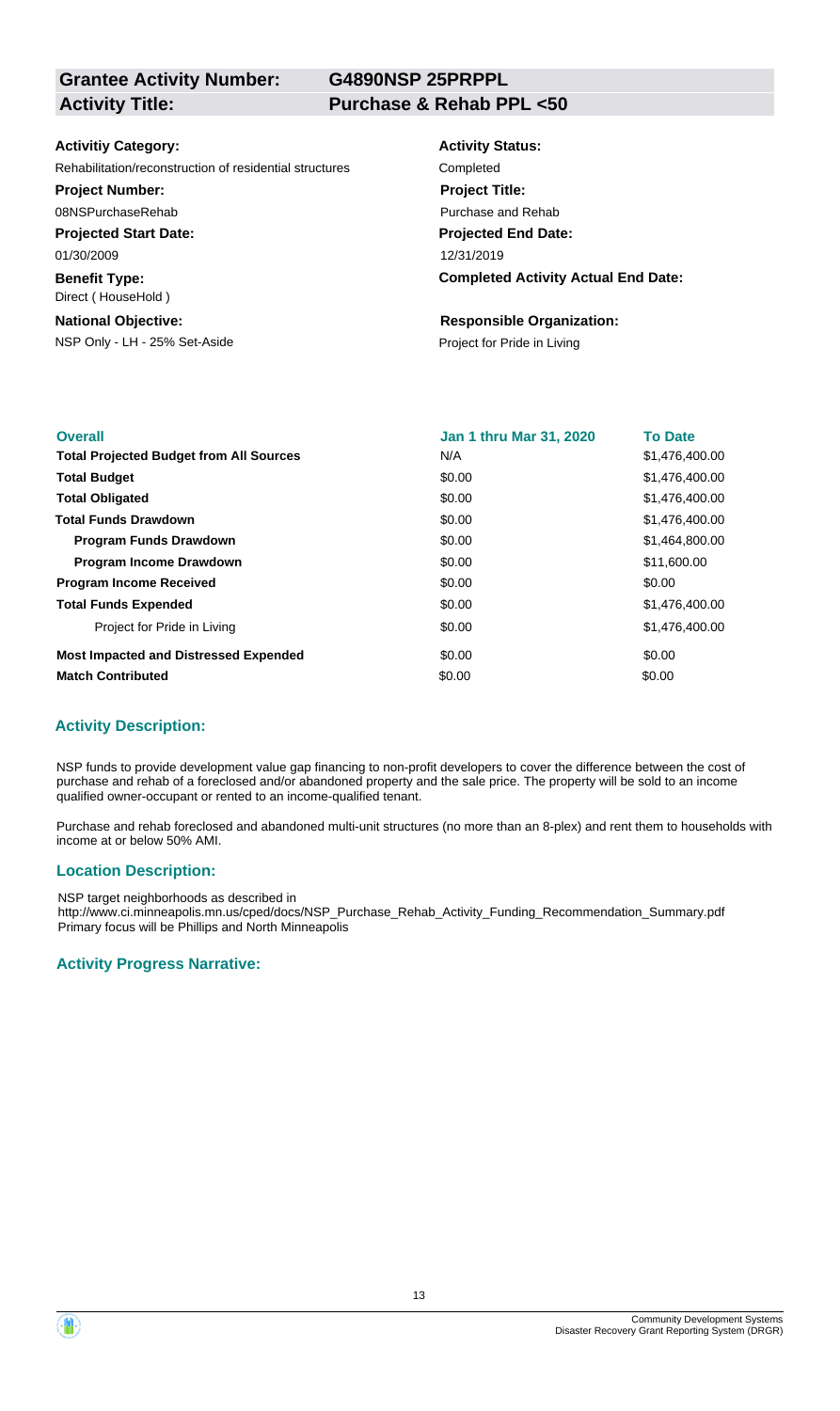### **Accomplishments Performance Measures**

|                              | <b>This Report Period</b> | <b>Cumulative Actual Total / Expected</b> |
|------------------------------|---------------------------|-------------------------------------------|
|                              | <b>Total</b>              | <b>Total</b>                              |
| # of Properties              | 0                         | 6/5                                       |
| # ELI Households (0-30% AMI) | 0                         | 22/0                                      |
|                              |                           |                                           |

|                         | <b>This Report Period</b> | <b>Cumulative Actual Total / Expected</b> |
|-------------------------|---------------------------|-------------------------------------------|
|                         | <b>Total</b>              | <b>Total</b>                              |
| # of Housing Units      | 0                         | 24/22                                     |
| # of Multifamily Units  | 0                         | 6/6                                       |
| # of Singlefamily Units | 0                         | 18/16                                     |

### **Beneficiaries Performance Measures**

|                     |     | <b>This Report Period</b> |       |       | <b>Cumulative Actual Total / Expected</b> |       |                |  |
|---------------------|-----|---------------------------|-------|-------|-------------------------------------------|-------|----------------|--|
|                     | Low | <b>Mod</b>                | Total | Low   | <b>Mod</b>                                | Total | <b>Low/Mod</b> |  |
| # of Households     |     |                           |       | 24/22 | 0/0                                       | 24/22 | 100.00         |  |
| # Renter Households |     |                           |       | 24/22 | 0/0                                       | 24/22 | 100.00         |  |

### **Activity Locations**

**No Activity Locations found.**

### **Other Funding Sources Budgeted - Detail**

### **No Other Match Funding Sources Found**

### **Other Funding Sources Amount**

No Other Funding Sources Found Total Other Funding Sources

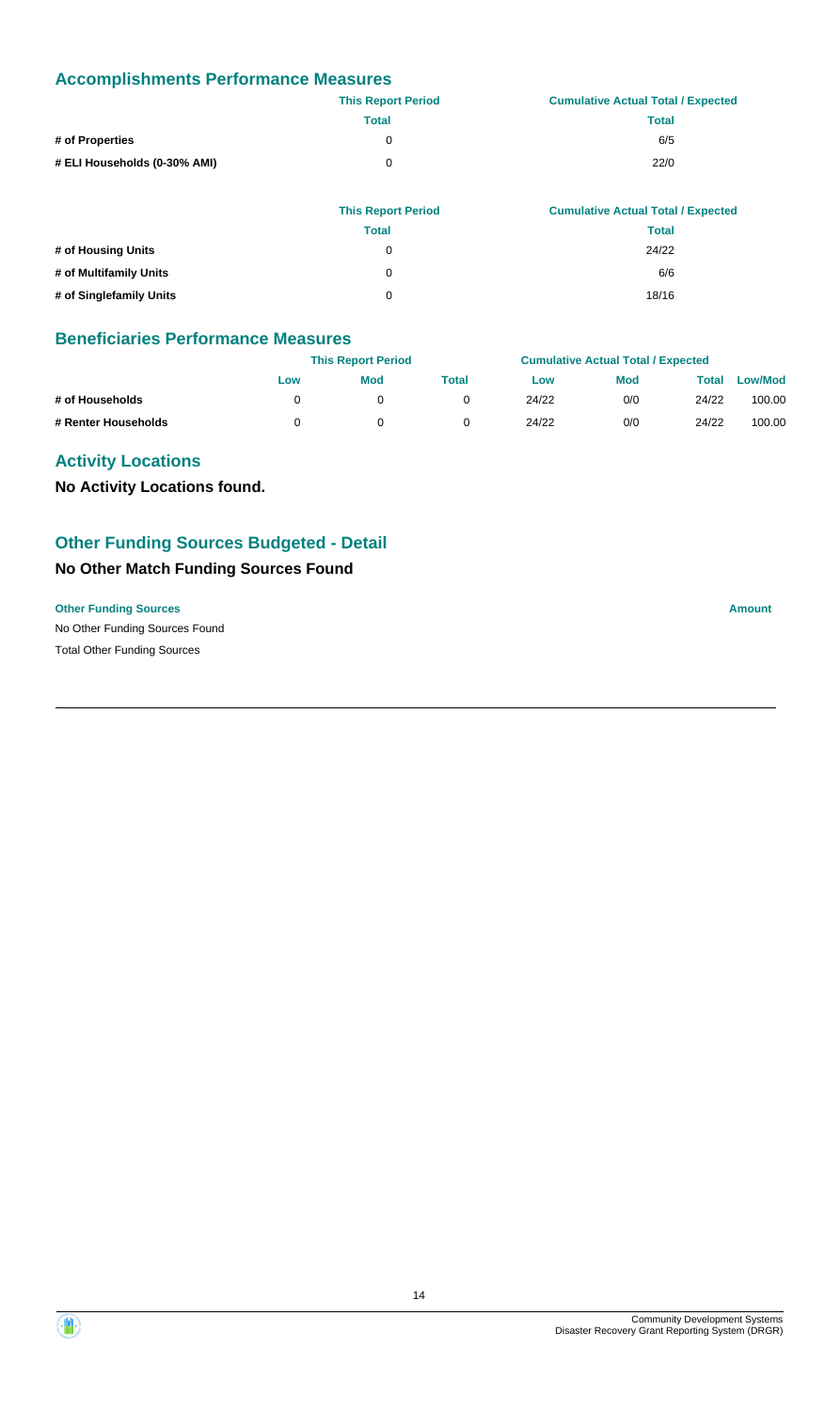**Grantee Activity Number: Activity Title:**

**G4890NSP 25PRPRG**

**Purchase & Rehab Powderhorn Residents Group <50**

| <b>Activitiy Category:</b>                              | <b>Activity Status:</b>                    |
|---------------------------------------------------------|--------------------------------------------|
| Rehabilitation/reconstruction of residential structures | Completed                                  |
| <b>Project Number:</b>                                  | <b>Project Title:</b>                      |
| 08NSPurchaseRehab                                       | Purchase and Rehab                         |
| <b>Projected Start Date:</b>                            | <b>Projected End Date:</b>                 |
| 01/30/2009                                              | 12/31/2019                                 |
| <b>Benefit Type:</b><br>Direct (HouseHold)              | <b>Completed Activity Actual End Date:</b> |
| <b>National Objective:</b>                              | <b>Responsible Organization:</b>           |
| NSP Only - LH - 25% Set-Aside                           | Powderhorn Residence Group                 |
|                                                         |                                            |

| <b>Overall</b>                                 | Jan 1 thru Mar 31, 2020 | <b>To Date</b> |
|------------------------------------------------|-------------------------|----------------|
| <b>Total Projected Budget from All Sources</b> | N/A                     | \$24,000.00    |
| <b>Total Budget</b>                            | \$0.00                  | \$24,000.00    |
| <b>Total Obligated</b>                         | \$0.00                  | \$24,000.00    |
| <b>Total Funds Drawdown</b>                    | \$0.00                  | \$24,000.00    |
| <b>Program Funds Drawdown</b>                  | \$0.00                  | \$24,000.00    |
| <b>Program Income Drawdown</b>                 | \$0.00                  | \$0.00         |
| <b>Program Income Received</b>                 | \$0.00                  | \$0.00         |
| <b>Total Funds Expended</b>                    | \$0.00                  | \$24,000.00    |
| Powderhorn Residence Group                     | \$0.00                  | \$24,000.00    |
| <b>Most Impacted and Distressed Expended</b>   | \$0.00                  | \$0.00         |
| <b>Match Contributed</b>                       | \$0.00                  | \$0.00         |

### **Activity Description:**

NSP funds to provide development value gap financing to non-profit developers to cover the difference between the cost of purchase and rehab of a foreclosed and/or abandoned property and the sale price. The property will be sold to an income qualified owner-occupant or rented to an income-qualified tenant.

### **Location Description:**

NSP target neighborhood focus of Jordan and Harrison as described in http://www.ci.minneapolis.mn.us/cped/docs/NSP\_Purchase\_Rehab\_Activity\_Funding\_Recommendation\_Summary.pdf

### **Activity Progress Narrative:**

### **Accomplishments Performance Measures**

|                 | <b>This Report Period</b> | <b>Cumulative Actual Total / Expected</b> |  |  |
|-----------------|---------------------------|-------------------------------------------|--|--|
|                 | Total                     | <b>Total</b>                              |  |  |
| # of Properties |                           | 1/1                                       |  |  |

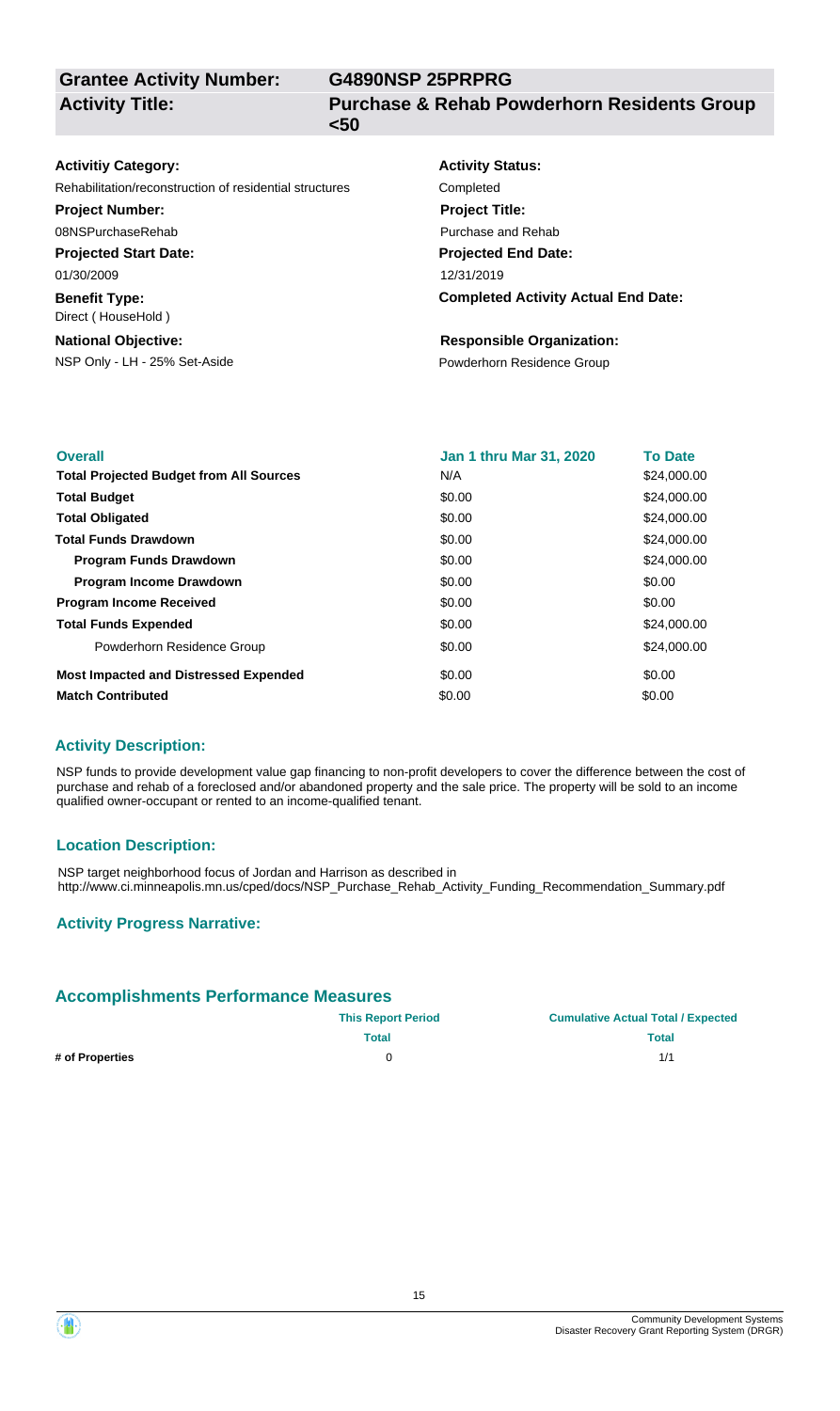|                         | <b>This Report Period</b> | <b>Cumulative Actual Total / Expected</b> |
|-------------------------|---------------------------|-------------------------------------------|
|                         | Total                     | Total                                     |
| # of Housing Units      |                           | 1/1                                       |
| # of Singlefamily Units | 0                         | 1/1                                       |

### **Beneficiaries Performance Measures**

|                    |     | <b>This Report Period</b> |              |     | <b>Cumulative Actual Total / Expected</b> |       |                |
|--------------------|-----|---------------------------|--------------|-----|-------------------------------------------|-------|----------------|
|                    | Low | <b>Mod</b>                | <b>Total</b> | Low | Mod                                       | Total | <b>Low/Mod</b> |
| # of Households    |     |                           |              | 1/1 | 0/0                                       | 1/1   | 100.00         |
| # Owner Households |     |                           |              | 1/1 | 0/0                                       | 1/1   | 100.00         |

### **Activity Locations**

**No Activity Locations found.**

### **Other Funding Sources Budgeted - Detail**

### **No Other Match Funding Sources Found**

| <b>Other Funding Sources</b>       | <b>Amount</b> |
|------------------------------------|---------------|
| Neighborhood Stabilization Funds   | \$24,000.00   |
| <b>Total Other Funding Sources</b> | \$0.00        |

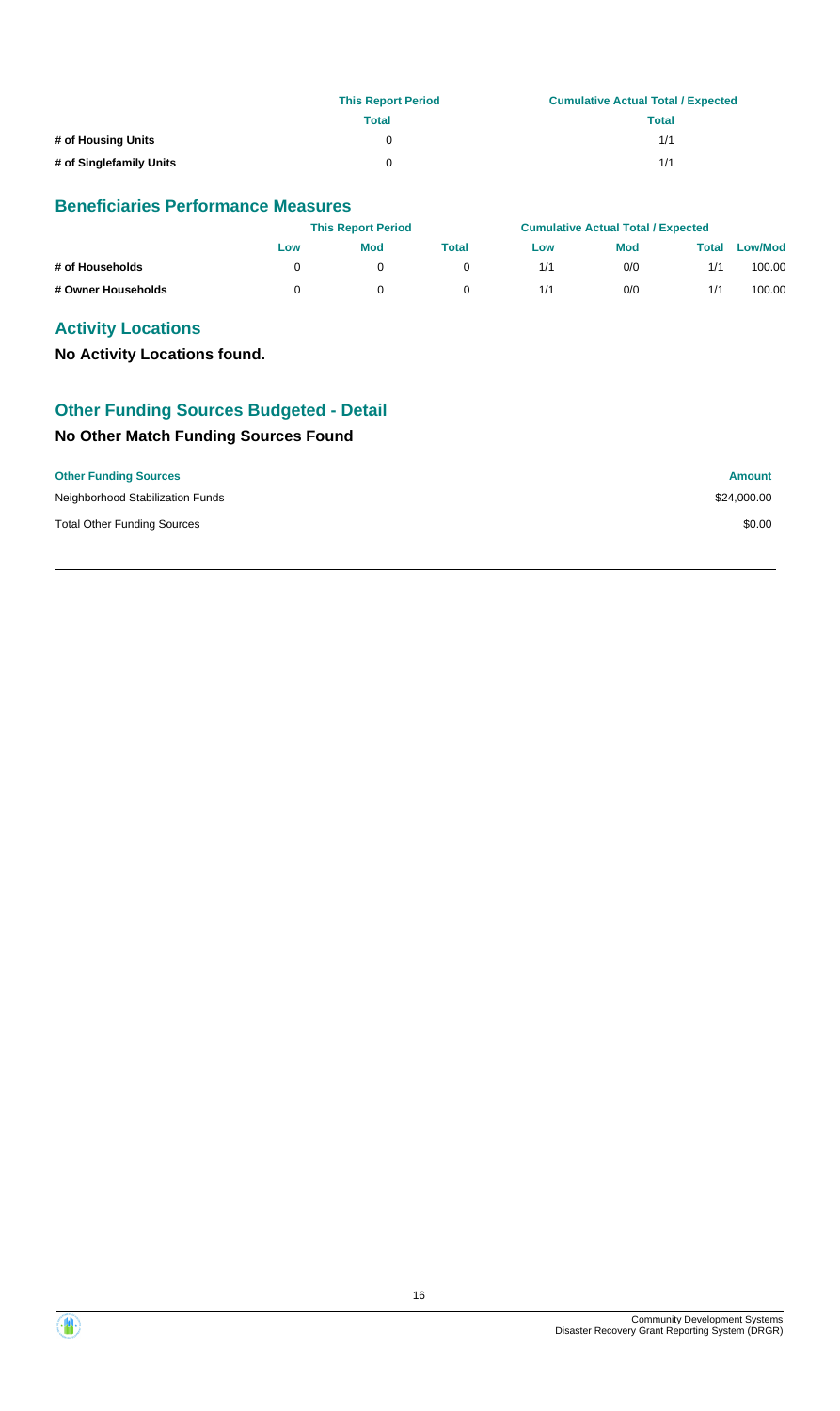**G4890NSP PRPRG**

### **Activitiy Category:**

Rehabilitation/reconstruction of residential structures

### **Project Number:**

08NSPurchaseRehab

**Projected Start Date:** 01/30/2009

**Benefit Type:**

Direct ( HouseHold )

# **National Objective:**

| <b>Activity Status:</b>                    |
|--------------------------------------------|
| Completed                                  |
| <b>Project Title:</b>                      |
| Purchase and Rehab                         |
| <b>Projected End Date:</b>                 |
| 12/31/2019                                 |
| <b>Completed Activity Actual End Date:</b> |

### **Responsible Organization:**

NSP Only - LMMI **NSP Only - LMMI** Powderhorn Residence Group

| <b>Overall</b>                                 | <b>Jan 1 thru Mar 31, 2020</b> | <b>To Date</b> |
|------------------------------------------------|--------------------------------|----------------|
| <b>Total Projected Budget from All Sources</b> | N/A                            | \$72,500.00    |
| <b>Total Budget</b>                            | \$0.00                         | \$72,500.00    |
| <b>Total Obligated</b>                         | \$0.00                         | \$72,500.00    |
| <b>Total Funds Drawdown</b>                    | \$0.00                         | \$72,500.00    |
| <b>Program Funds Drawdown</b>                  | \$0.00                         | \$35,000.00    |
| <b>Program Income Drawdown</b>                 | \$0.00                         | \$37,500.00    |
| <b>Program Income Received</b>                 | \$0.00                         | \$0.00         |
| <b>Total Funds Expended</b>                    | \$0.00                         | \$72,500.00    |
| Powderhorn Residence Group                     | \$0.00                         | \$72,500.00    |
| <b>Most Impacted and Distressed Expended</b>   | \$0.00                         | \$0.00         |
| <b>Match Contributed</b>                       | \$0.00                         | \$0.00         |

### **Activity Description:**

NSP funds to provide development value gap financing to non-profit developers to cover the difference between the cost of purchase and rehab of a foreclosed and/or abandoned property and the sale price. The property will be sold to an income qualified owner-occupant or rented to an income-qualified tenant.

### **Location Description:**

NSP target neighborhood focus of Jordan and Harrison as further described in http://www.ci.minneapolis.mn.us/cped/docs/NSP\_Purchase\_Rehab\_Activity\_Funding\_Recommendation\_Summary.pdf

### **Activity Progress Narrative:**

### **Accomplishments Performance Measures**

|                 | <b>This Report Period</b> | <b>Cumulative Actual Total / Expected</b> |  |  |
|-----------------|---------------------------|-------------------------------------------|--|--|
|                 | Total                     | Total                                     |  |  |
| # of Properties |                           | 2/2                                       |  |  |